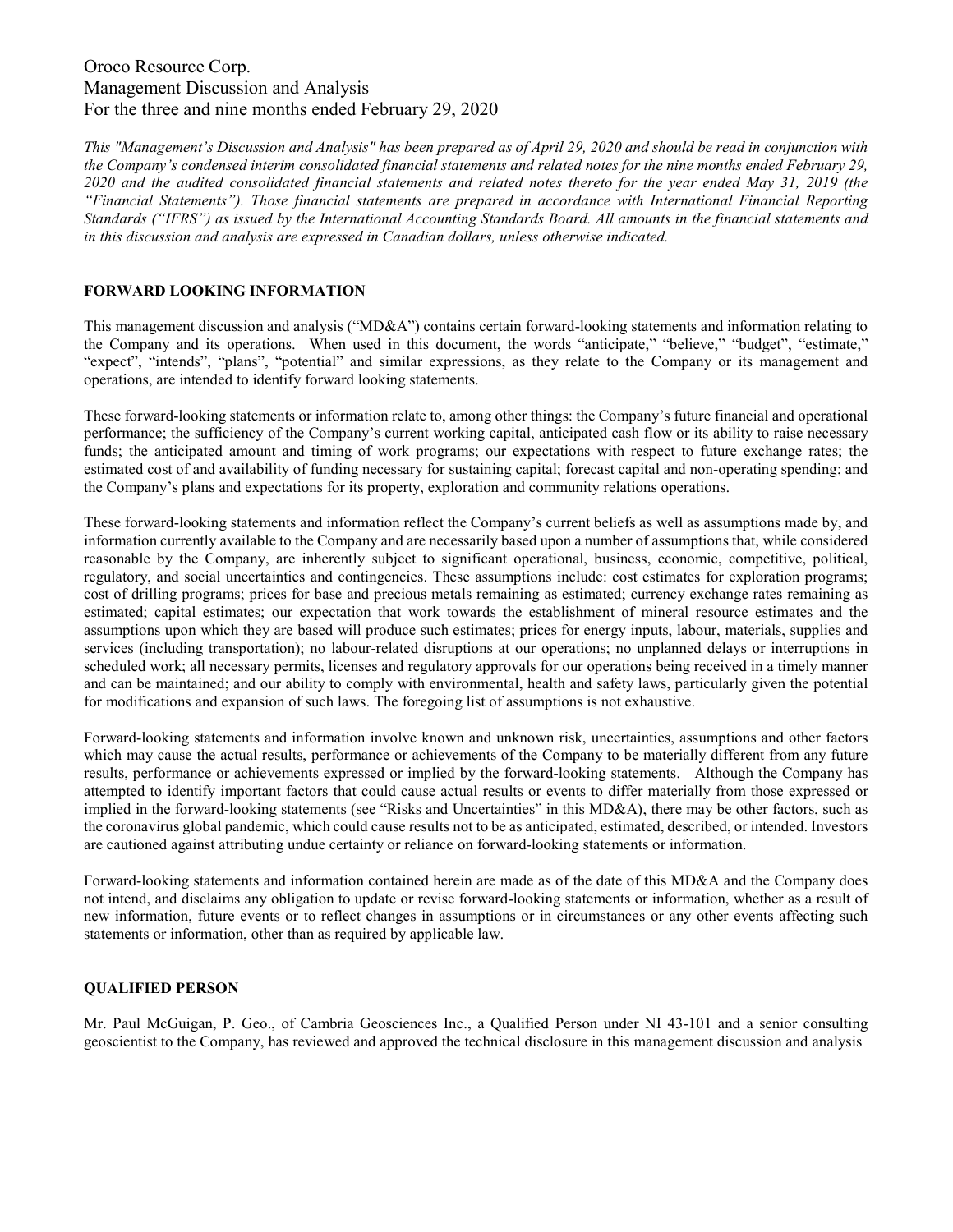# OROCO RESOURCE CORP. (the "COMPANY")

The Company was incorporated under the British Columbia Business Corporations Act on July 7, 2006. The Company's head office is located at Suite 1201 - 1166 Alberni Street, Vancouver, B.C., V6E 3Z3. The Company and its subsidiaries are engaged in the acquisition, exploration and development of mineral properties in Mexico with a primary focus on the assembly of the mineral concessions which make up the Santo Tomas porphyry copper project in Sinaloa State, Mexico.

The Company is listed on the TSX Venture Exchange ("TSX-V") under the symbol "OCO", and it also trades on the Frankfurt Stock Exchange Open Market under the trading symbol "OR6" and the US OTC exchange under the trading symbol "ORRCF.PK". The Company's website address is: "www.orocoresourcecorp.com".

The Company has two wholly owned subsidiaries: Minera Xochipala S.A. de C.A. ("Minera Xochipala") and 0973496 B.C. Ltd. Minera Xochipala is used to hold certain of the Company's Mexican mining concessions. 0973496 B.C. Ltd. holds 98% (49 of 50 shares) in Minera Xochipala, with the remaining 2% (1 share of 50) being held directly by the Company. The Company also holds an inactive, nominative subsidiary incorporated in Canada and a majority interest in Aztec Copper Inc. ("Aztec"), an inactive subsidiary incorporated in the United States.

On March 2, 2020, pursuant to an option agreement dated September 27, 2018 (the "Altamura Option Agreement") between the Company, Altamura Copper Corp. ("Altamura"), a British Columbia company, and the shareholders of Altamura other than the Company, the Company acquired 100% ownership of Altamura. Altamura currently holds a 71% interest in Xochipala Gold, S.A. de C.V. ("XG") and a 99% interest in Desarrollos Copper, S.A. de C.V. ("Desarrollos"), with the remaining 1% of Desarrollos held directly by the Company. XG holds registered title to the seven mineral concessions (the "Core Concessions") which cover the known core of the Santo Tomas porphyry copper project. Altamura also holds a 50% interest in Ruero International Ltd. and its subsidiary, Compania Minera Ruero, S.A. de C.V. ("CMR").

# MINERAL PROPERTIES

# Santo Tomas Properties, Sinaloa State, Mexico

The Company is focused on the assembly and exploration of the mineral concessions which encompass the Santo Tomas porphyry copper (-Mo-Au-Ag) deposit in Sinaloa State, Mexico.

The Company holds a net 61.4% interest in the Core Concessions through Altamura's current 71% interest in XG. XG's interest in the Core Concessions is subject to agreements with third parties granting these parties a non- registerable, contractual, aggregate 15% interest in the Core Concessions (the "Third Party Interests"). The Company may increase its interest in XG in stages to 90%, and, at the same time, dilute the Third Party Interests down to 10% by the funding of up to \$30,000,000 in property related expenditures, with no minimum obligations. Upon such funding, Altamura will hold up to an 81% net interest in the Core Concessions as set out in the following table

| <b>Total Investment</b>                | \$1,000,000<br>(completed) | \$3,000,000<br>(partially<br>completed) | \$10,000,000 | \$20,000,000 | \$30,000,000 |
|----------------------------------------|----------------------------|-----------------------------------------|--------------|--------------|--------------|
|                                        |                            |                                         |              |              |              |
| Core Concession interest via XG equity |                            |                                         |              |              |              |
| <b>Altamura</b>                        | 56.7%                      | 64.7%                                   | 72.9%        | 77.6%        | 81.0%        |
| Other                                  | 28.3%                      | 21.6%                                   | 14.6%        | 11.1%        | $9.0\%$      |
| Third party contractual interest       |                            |                                         |              |              |              |
| <b>Third parties</b>                   | 15.0%                      | 13.7%                                   | $12.5\%$     | $11.3\%$     | $10.0\%$     |
|                                        |                            |                                         |              |              |              |
| <b>Total</b>                           | $100\%$                    | 100%                                    | 100%         | $100\%$      | 100%         |

The Company also holds a 77.5% interest in each of the Papago 17, La China II and AMP Santo Tomas Red 1 concessions and an 80% interest in the Rossy concession (the "Peripheral Concessions") which are contiguous to the Core Concessions (collectively the Peripheral Concessions, the "Santo Tomas Properties").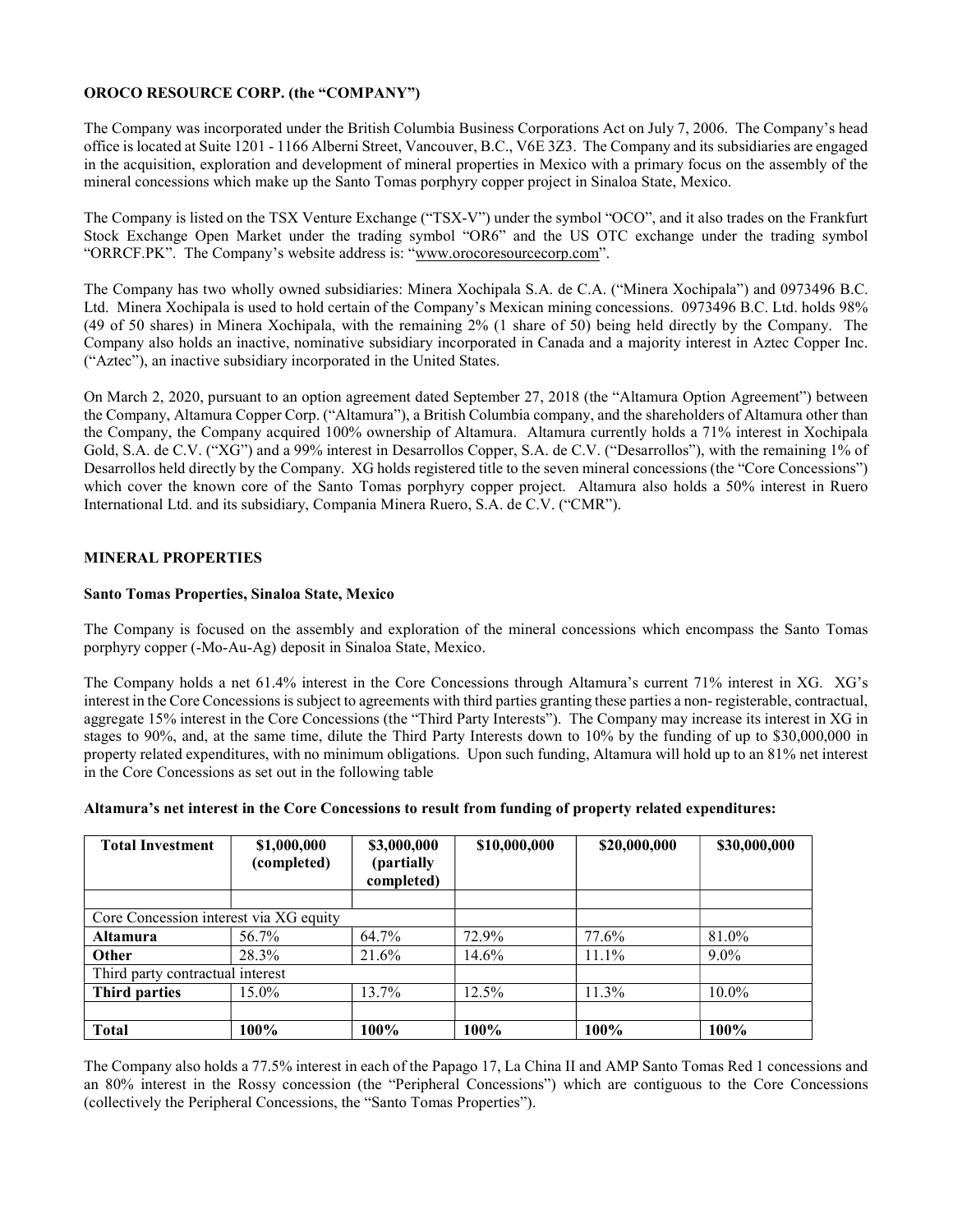### MINERAL PROPERTIES (cont'd)

#### Santo Tomas Properties, Sinaloa State, Mexico (cont'd)

The Santo Tomas deposit lies within the Laramide porphyry copper province, a NW-SE trending, metallogenic belt formed in the Laramide Orogeny (80-40 Ma age). The province extends from the southwestern USA into northwestern Mexico.

The Santo Tomás deposit lies mostly on the Core Concessions. The deposit is associated with an NNE-trending zone of sheeted quartz monzonite porphyry dikes that are hosted in strongly faulted and fractured Mesozoic metamorphosed andesite and limestone. The deposit is similar in age, host rocks and mineralization styles to the Cananea deposits, in Sonora, and other Laramide-age deposits of the southwestern USA. Nearby examples of similar Laramide-age deposits include the Bahuerachi and La Reforma deposits. This information is not necessarily indicative of mineralization on the Properties that are the subject of this summary.

The Santo Tomás deposit is mostly comprised of chalcopyrite, pyrite, and molybdenite sulphides with minor bornite, covellite, and chalcocite, which occur as fracture fillings, veinlets, and fine disseminations. Minor copper oxides occur near the surface.

The Santo Tomás deposit is exposed in outcrop pattern along a 5 km strike length. South of Rio Fuerte, mineralization on the eastern and western flanks of the N-S Santo Tomás ridge are called the North Zone and South Zones, respectively. A mineralized zone lying north of the Rio Fuerte is termed the Brasiles Zone. Historical information and recent geological mapping demonstrated that the Brasiles Zone extends from the Core Concessions to the N. E. onto the Peripheral Concessions. On the South Zone, extensions onto the Peripheral Concessions are evidenced by historical drilling data.

The main mineralized zone varies between approximately 100 to 600 m in true thickness and dips moderately to the WNW at 50° in the North Zone. Similar moderate angle dips are apparent in the South Zone and Brasiles.

The Santo Tomas deposit was defined by active exploration from 1968 to 1994. During that time it was tested by 106 diamond and reverse circulation drill hole, for which the Company has data for 90, totalling 21,075 m of drilling. In 1994, Exall Resources Limited ("Exall") engaged Mintec, Inc. to conduct a historical mineral resource estimate and mining study, and Mountain States Research and Development, Inc. ("MSRDI") to conduct metallurgical testing. Relying on information generated by these studies, Bateman Engineering Inc., E&C Division, conducted a Prefeasibility Study.

Beginning in 2017, the Company initiated a program of mineral exploration on the Santo Tomas Properties with surface geological mapping and the assembly of historical drilling information by Cambria Geosciences Inc. ("Cambria"). Additionally, the Company acquired RadarSat 2 Synthetic Aperture Radar ("SAR") data for the Santo Tomas district from Auracle Geospatial Science, Inc. ("Auracle").

In early 2019, the Company commissioned fieldwork, led by D. A. Bridge, P. Geol., comprised of historical data verification and another structural and geological mapping of the North Zone and Brasiles Zone, toward the preparation of a Technical Report.

Additional 3D modelling by Cambria of the Auracle SAR data, historical drilling, and the additional structural data significantly advanced the understanding of the genesis and later structural modification of, the Santo Tomas deposit.

Results of the most recent fieldwork, geological modelling, and historical mineral resource estimates are presented in a Technical Report prepared in the requirement of the Canadian National Instrument 43-101 - Standards of Disclosure for Mineral Projects ("NI 43-101") titled "Geology, Mineralization, and Exploration of the Santo Tomás Cu-(Mo-Au-Ag) Porphyry Deposit, Sinaloa, Mexico" by D. A. Bridge, P. Geol. with an effective date of August 22, 2019 (available on the Company's website at www.orocoresourcecorp.com).

The key geological information verified by Bridge (2019) is that the principal control to the Santo Tomas deposit are sheets of quartz monzonite dikes interleaved with screens of altered and hornfels andesite. Dikes and fracture sets are well-mineralized and have a dominant attitude of N20°E/50°W.

Bridge recommended a phased program of surface work and confirmation diamond drilling. Layouts of the drilling are based on the updated 3D geological model and the latest structural data. His recommendations encompassed the following:

- 1. Road and camp construction followed by 200 line-km of 3D Induced Polarization geophysical survey that will encompass the North & South Zones, and Brasiles.
- 2. Geological mapping, remote sensing, and baseline environmental studies.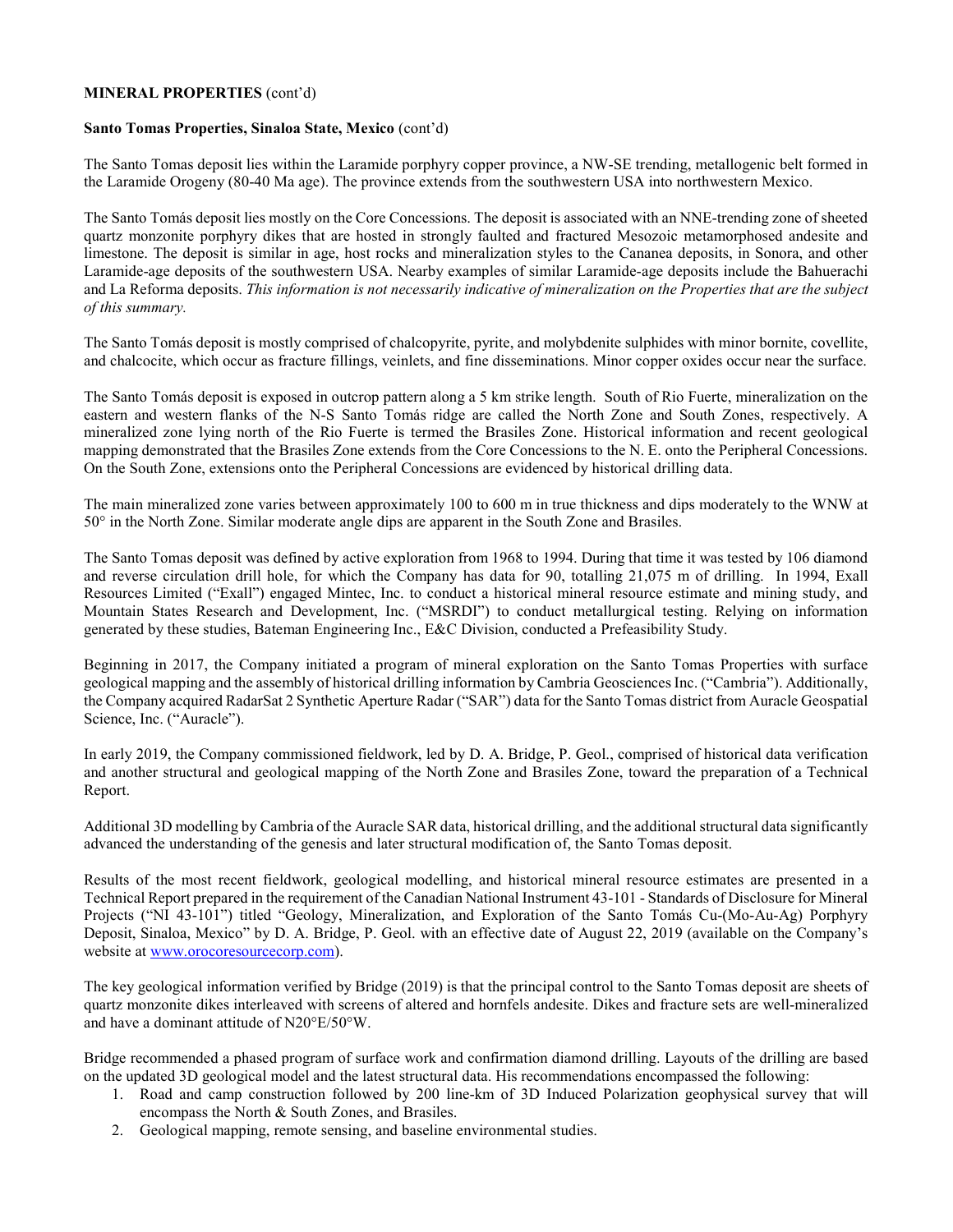#### MINERAL PROPERTIES (cont'd)

#### Santo Tomas Properties, Sinaloa State, Mexico (cont'd)

- 3. Confirmation drilling is recommended, firstly with 7,300 m of diamond drilling in 11 drill holes in the North Zone, followed by a non-success contingent program of 20,950 m of diamond drilling in 30 drill holes, spanning the North and South Zones.
- 4. Success contingent drilling is recommended, awaiting the results of 3D IP and drilling, comprising 29,250 m of diamond drilling in 43 drill holes to test for extensions of the North and South Zone, and to test the Brasiles Zone.

In late 2019 the Company commenced the recommended program of Bridge (2019). To date the Company has completed construction of an exploration base camp and the repair and upgrade of road access to the North and South Zones. Work is continuing on the making of a 2.5 by 5.5 km grid in preparation for an upcoming 3D Induced Polarization geophysical surveys. A geophysical firm has been retained to conduct the survey. The Company has also retained an Environmental consultant and environmental baseline studies and permitting are underway.

The new fieldwork is supported by an extensive network of existing access roads and historical drill roads, therefore expediting preparations for the confirmation diamond drilling program expected to follow in early 2020.

The Company currently operates community-based social and environmental programs in the area of the Santo Tomas Properties from its logistics and administrative base in the nearby community of Choix. The Company has supported modest public works such as water distribution, community road and infrastructure projects, and other social programs, as part of its commitment to the communities proximal to the Company's operations.

The Company incurred \$232,018 in acquisition costs and \$834,620 in deferred exploration expenditures on the Santo Tomas Properties during the nine months ended February 29, 2020.

#### Xochipala Property, Guerrero State, Mexico

The Xochipala Property, comprised of the Celia Gene (100 ha) and the contiguous Celia Generosa (93 ha) concessions, is located in the Municipality of Eduardo Neri, Guerrero, Mexico at the southern end of the Guerrero Gold Belt (the "GGB"). This region encompasses a northwest trend of intrusions with associated gold bearing iron skarn deposits. The GGB has been the focus of aggressive exploration, delineation, development, and mining by a number of mining companies who have to date delineated gold reserves and measured and indicated resources in excess of 20 million ounces. The discovery of these deposits, beginning in the late 1980s, has led to the development of a predictable exploration model along the trend of the GGB. This information is not necessarily indicative of mineralization on the Xochipala Property.

The gold mineralization in each of these deposits is found in the contact (skarn) area between felsic to intermediate intrusives and the overlying calcareous sediments. Each of these deposits has a geophysical signature consisting of a strong high magnetic anomaly caused by iron mineralization in the endoskarn (skarn in the intrusive) and exoskarn (skarn in the sediments) in the contact zone between the intrusive and the overlying sediments. All of the major gold deposits in the GBB are hosted in extensive mineralized endoskarn and exoskarn zones associated with similar geological conditions.

The Xochipala Property, which is surrounded by concessions owned by Goldcorp Inc., lies approximately four kilometres southeast of Goldcorp.'s Los Filos mine, just one kilometre from the town of Xochipala and 30 kilometres by good paved road from the state capital of Chilpancingo. The area is well served by a network of local roads. The district is served with hydroelectric power from the Caracol Dam and water is locally available.

During 2014 the Company conducted an exploration program consisting of mapping; road cuts, outcrop chip sampling, and confirmed location of infrastructure, historic showings, and drill holes. Preliminary mapping and assays identified gold mineralization on the property. The Company continues to assess the appropriate next stage of exploration.

The Company incurred \$28,916 in deferred exploration expenditures on the Xochipala Property during the nine months ended February 29, 2020.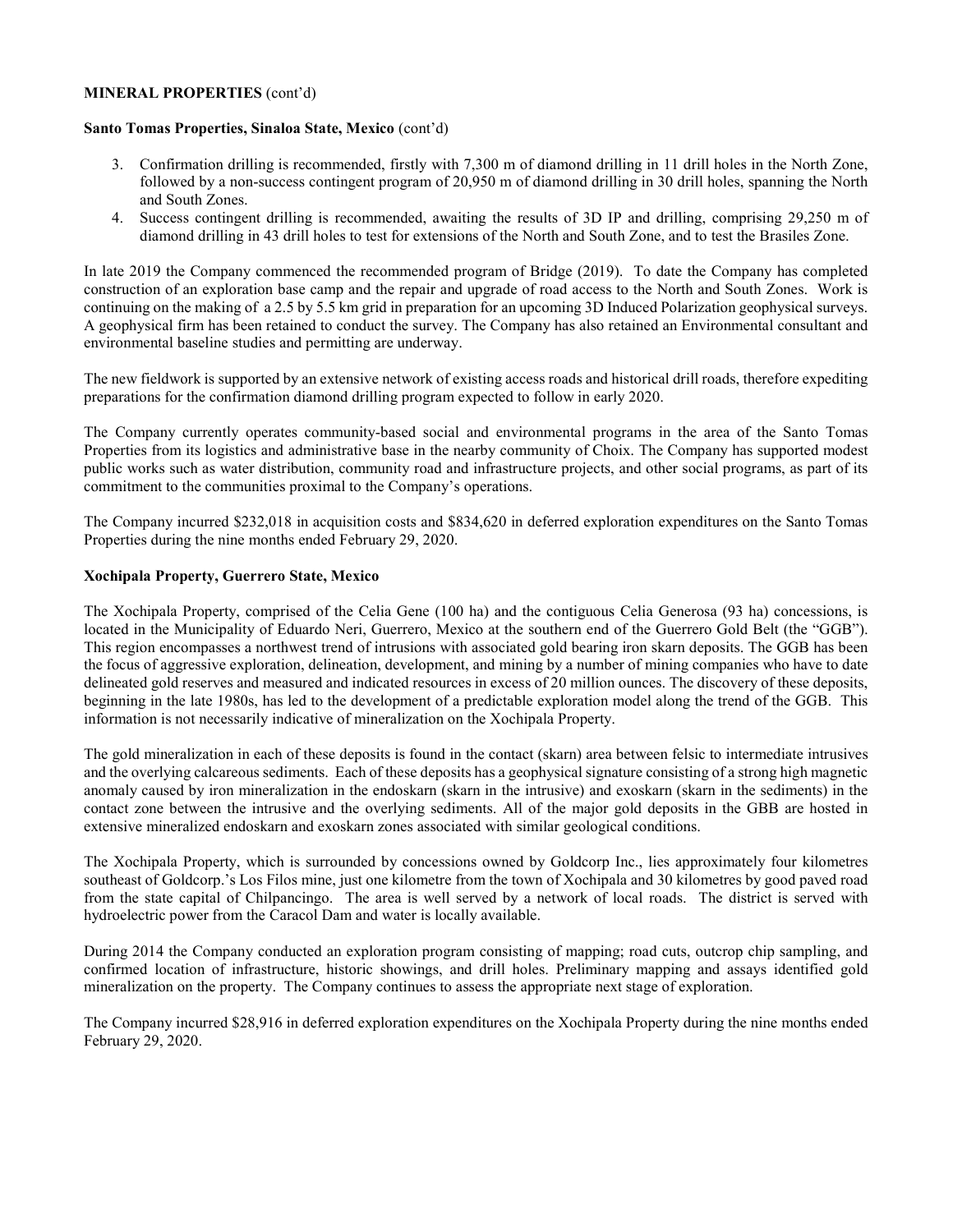### MINERAL PROPERTIES (cont'd)

#### Salvador Property, Guerrero State, Mexico

The Salvador Property is a 100 hectare mining concession 100% owned by Minera Xochipala which lies approximately 25 kilometers to the west of the Xochipala Property and approximately 30 kilometers west of Chilpancingo, Guerrero. The Salvador property also hosts skarn mineralization associated with felsic intrusions similar to mineralization in the known ore deposits in the area.

The Company did not conduct exploration on the Salvador Property during the nine months ended February 29, 2020.

# CERRO PRIETO ROYALTY

Pursuant to the sale of the Company's interest in the Cerro Prieto Property to Goldgroup in fiscal 2013, Goldgroup agreed to pay to the Company a production royalty (the "Production Royalty") quarterly in arrears. The Production Royalty, payable for each month in which the monthly average of the daily PM London gold fix is in excess of US\$1,250 per ounce, is calculated at the rate of 20% of the dollar value of that excess for each ounce of gold produced from the property during that month, to a maximum royalty of US\$90 per ounce. This Production Royalty will be payable for each and every ounce of the greater of:

- i) the first 90,000 ounces of gold produced from the Property; and
- ii) all ounces of gold produced from the Property until the completion of five full years of commercial production, which period commenced on March 1, 2014.

During the nine months ended February 29, 2020, the Company accrued or received \$595,182 (2019 - \$270) in royalty revenue.

### RESULTS OF OPERATIONS

For the nine months ended February 29, 2020, the Company recorded a loss and comprehensive loss of \$1,75,781 (2019 - \$1,330,775) for \$0.01 per share (2019 - \$0.01 per share). The Company has no income producing assets. The Company reported royalty revenues during the period from the Cerro Prieto Property. The Company is considered to be in the acquisition and exploration stage.

The Company is focused on the assembly and exploration of mineral concessions which make up the Santo Tomas porphyry copper project in Sinaloa State, Mexico.

For the nine months ended February 29, 2020, the Company recorded operating expenses of \$1,715,797 (2019 - \$1,127,251), which included consulting fees of \$214,225 (2019 - \$83,631), management and directors fees of \$241,500 (2019 - \$203,500), professional fees of \$254,994 (2019 - \$212,075), and share-based payment of \$341,123 (2019 - \$331,103) pursued the assembly and exploration of the mineral concessions which encompass the Santo Tomas porphyry copper deposit, obtaining shareholder and TSXV approval of the Altamura Option Agreement and the advancement of its Xochipala Property.

| Ouarter             | February 29, 2020 | November 30, 2019 | August 31, 2019 | May 31, 2019 |
|---------------------|-------------------|-------------------|-----------------|--------------|
| Operating loss      | \$373,874         | \$697,370         | \$644,553       | \$683,191    |
| Other items         | \$(292,902)       | \$(224,636)       | \$(130,598)     | \$(320,125)  |
| Loss for the period | \$80,972          | \$472,734         | \$513,955       | \$363,066    |
| Loss per share      | \$0.00            | \$0.00            | \$0.01          | \$0.00       |
| Total assets        | \$5,240,760       | \$4,979,154       | \$4,142,773     | \$3,732,108  |
| Total liabilities   | \$501,243         | \$425,626         | \$420,664       | \$480,784    |

#### SELECTED QUARTERLY RESULTS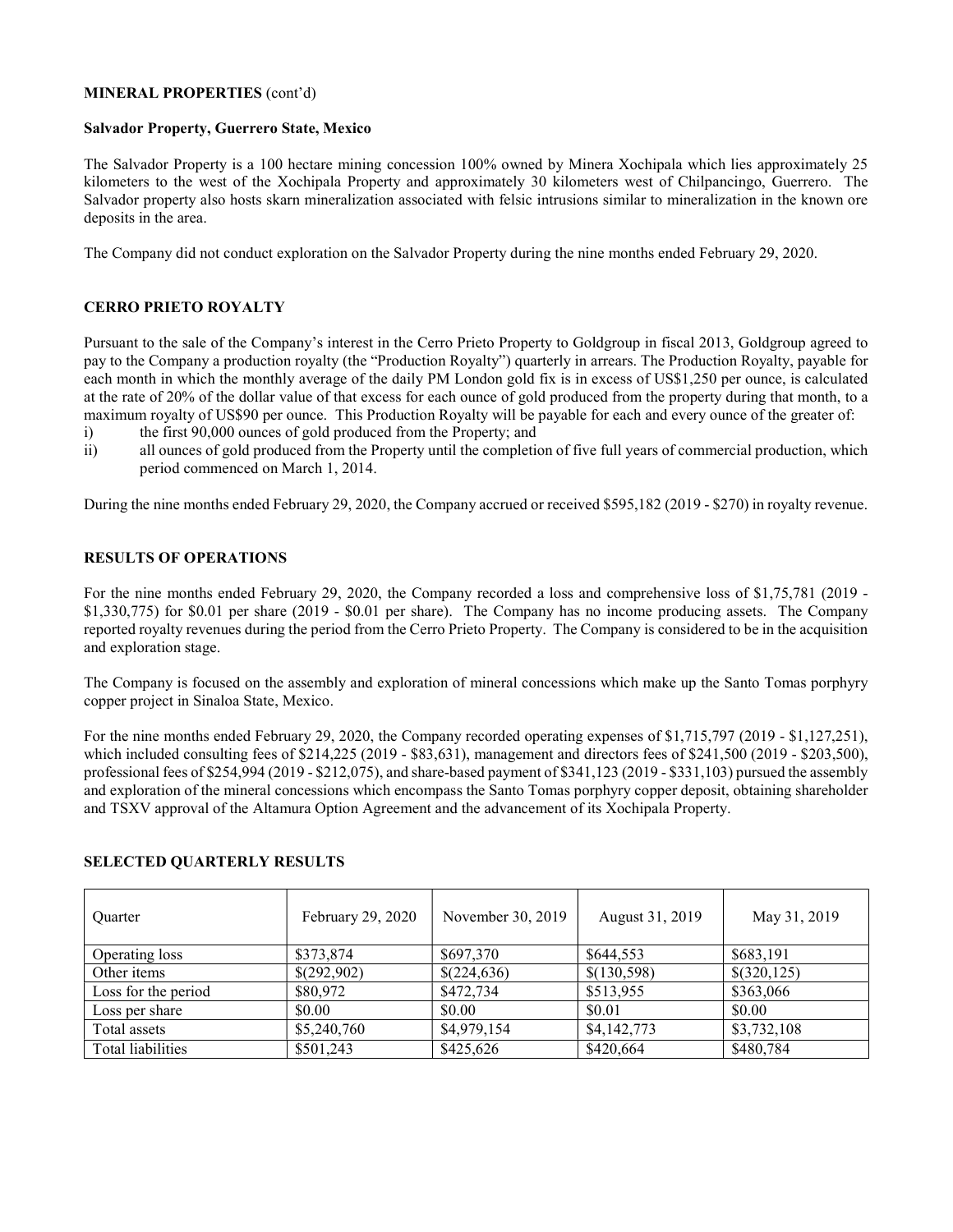### SELECTED QUARTERLY RESULTS (cont'd)

| Ouarter             | February 28, 2019 | November 30, 2018 | August 31, 2018 | May 31, 2018 |
|---------------------|-------------------|-------------------|-----------------|--------------|
| Operating loss      | \$392,480         | \$457,443         | \$277,328       | \$305,090    |
| Other items         | \$11,161          | \$14,452          | \$30,755        | \$(21,950)   |
| Loss for the period | \$403,641         | \$471,895         | \$308,083       | \$283,140    |
| Loss per share      | \$0.00            | \$0.01            | \$0.00          | \$0.00       |
| Total assets        | \$2,944,722       | \$3,087,058       | \$2,696,911     | \$2,944,342  |
| Total liabilities   | \$401,077         | \$377,895         | \$343,418       | \$310,302    |

Operating losses began increasing in the quarter ending November 30, 2018 as the Company increased its efforts in the acquisition of the Santo Thomas copper deposit. Additional time was spent by the Special Committee of Directors, management and lawyers on the negotiation and preparation of the various agreements related to the Altamura transaction and related due diligence. Operating losses were also increased in this period as a result of an increase in share-based payment from additional incentive options being granted. Operating losses remained relatively consistent over the period from the quarter ending February 28, 2019 to November 30, 2019 as the Company increased its activities in relation to the Santo Tomas project, and incurred expenses associated with obtaining shareholder and TSX-V approval of the Altamura Option Agreement. Expenditures over this period initially increased and then remained relatively consistent as additional consultants were hired as work on the Santo Tomas project increased. Shareholder communications and investor relations expenditures also increased as the Company issued more information. Travel expenses increased as consultants and management made site visits and traveled to Mexico to assist with the project. The decrease in the operating loss for the quarter ended February 29, 2020 was principally due to an adjustment to share-based payment as options were forfeited. The increase in total assets over the period of the selected quarterly results is principally due to capitalization of expenditures on the Santo Tomas project and to additional Advances. Changes in total liabilities over the period are principally due to changes in accrued directors and management fees

# ANALYSIS OF FINANCINGS

The following table sets out prior disclosure by the Company of its intended use of proceeds, other than working capital related costs, from financings, the Company's actual achievements and an explanation of any variation.

| <b>Disclosed Use of Proceeds</b><br>(other than working capital)                                                                                                                                                              | <b>Company Achievements</b>                                                                                                                                                                                                                                                                                                                                                                                                                                                                                                                                                                                          | <b>Reasons for Variation</b>                                                                                                                                                                                                                                                                                                                                                                                                                                                                                                                                                  |
|-------------------------------------------------------------------------------------------------------------------------------------------------------------------------------------------------------------------------------|----------------------------------------------------------------------------------------------------------------------------------------------------------------------------------------------------------------------------------------------------------------------------------------------------------------------------------------------------------------------------------------------------------------------------------------------------------------------------------------------------------------------------------------------------------------------------------------------------------------------|-------------------------------------------------------------------------------------------------------------------------------------------------------------------------------------------------------------------------------------------------------------------------------------------------------------------------------------------------------------------------------------------------------------------------------------------------------------------------------------------------------------------------------------------------------------------------------|
| April 17, 2019 News Release:<br>Property acquisitions.<br>(1)<br>Technical report.<br>(2)<br>Costs associated with obtaining<br>(3)<br>shareholder and Exchange approval of<br>the option to acquire Altamura Copper<br>Corp. | No payments were made for the<br>(1)<br>acquisition of property as the targeted<br>acquisition has been deferred to a later<br>date for reason of the need to arrange<br>suitable tax arrears payment terms.<br>The Technical Report dated August<br>(2)<br>22, 2019 and titled "Technical Report"<br>Geology, Mineralization, and<br>Exploration of the Santo Tomás Cu-<br>(Mo-Au-Ag) Porphyry Deposit<br>Sinaloa, Mexico" authored by "D. A.<br>Bridge, P. Geol." was completed.<br>The Company obtained shareholder<br>(3)<br>approval of the option to acquire<br>Altamura Copper Corp. on December<br>19, 2019. | Property acquisition payments are due<br>(1)<br>after the vendor obtains approval from<br>a Mexican tax authority (the "SAT")<br>of a standard payment plan for the<br>payment of outstanding concession<br>duties on the mineral concession being<br>acquired. Approval by the SAT of the<br>application for the plan is taking much<br>longer than expected and remains in<br>process.<br>Other than with regard to timing, none<br>(2)<br>of the above variations are expected to<br>affect the Company's ability to<br>achieve its business objectives and<br>milestones. |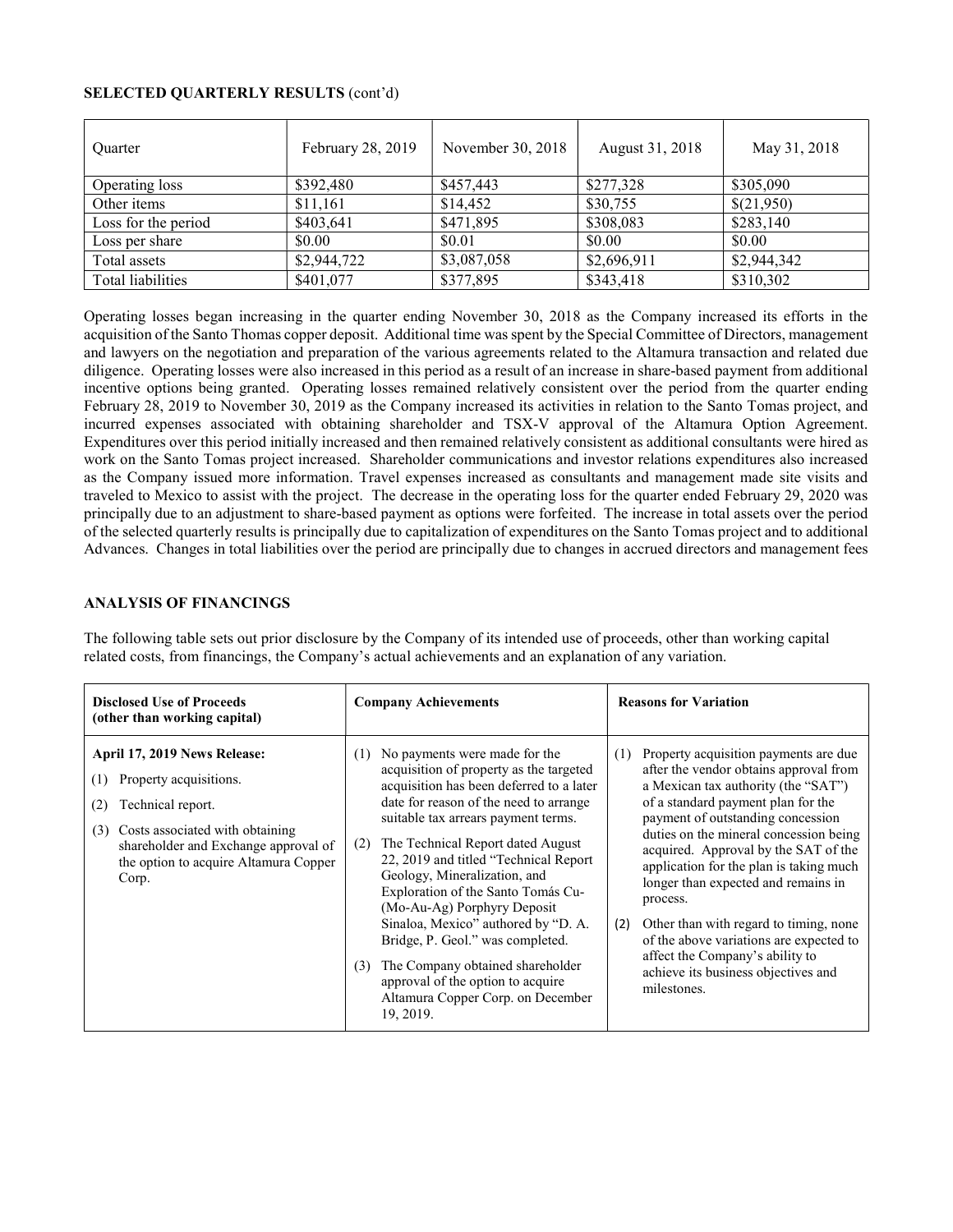### ANALYSIS OF FINANCINGS (cont'd)

| <b>Disclosed Use of Proceeds</b><br>(other than working capital)                                                                                                                                                                                                                                                                                                                                                                                                                                          | <b>Company Achievements</b>                                                                                                                                                                                                                                                                                                                                                                                                                                                                                                                                                                                                                                                                                                                                                                                                                                                                                                                                                                                                                 | <b>Reasons for Variation</b>                                                                                                                                                                                                                                                                                                                                                                                                                                                                                                                                                                                                                                                                                                                                                                                                                                                                                                                                                                                                                                  |  |
|-----------------------------------------------------------------------------------------------------------------------------------------------------------------------------------------------------------------------------------------------------------------------------------------------------------------------------------------------------------------------------------------------------------------------------------------------------------------------------------------------------------|---------------------------------------------------------------------------------------------------------------------------------------------------------------------------------------------------------------------------------------------------------------------------------------------------------------------------------------------------------------------------------------------------------------------------------------------------------------------------------------------------------------------------------------------------------------------------------------------------------------------------------------------------------------------------------------------------------------------------------------------------------------------------------------------------------------------------------------------------------------------------------------------------------------------------------------------------------------------------------------------------------------------------------------------|---------------------------------------------------------------------------------------------------------------------------------------------------------------------------------------------------------------------------------------------------------------------------------------------------------------------------------------------------------------------------------------------------------------------------------------------------------------------------------------------------------------------------------------------------------------------------------------------------------------------------------------------------------------------------------------------------------------------------------------------------------------------------------------------------------------------------------------------------------------------------------------------------------------------------------------------------------------------------------------------------------------------------------------------------------------|--|
| August $6 +$ Sept 19, 2019 News releases<br>To improve and develop road access<br>(1)<br>to the North and South Zones at Santo<br>Tomas.<br>(2) Construct an exploration camp on the<br>West Bench of the property.<br>Work campaign on the property<br>(3)<br>involving ground geophysical and<br>geological survey preparation.<br>Including 3D Induced Polarization<br>(4)<br>programs.<br>For aspects of project permitting.<br>(5)<br>Scoping of water and power needs,<br>(6)<br>sources and costs. | The road access to both the North and<br>(1)<br>South Zones has been repaired and<br>upgraded.<br>An existing camp has been repaired<br>(2)<br>and upgraded to house 22 persons,<br>and an additional mobile line-cutting<br>camp has been erected on the North<br>Zone.<br>Technical work has begun within a<br>(3)<br>grid measuring 2.5 by 5.5 km in<br>preparation for an upcoming 3D IP<br>geophysical survey.<br>DIASGeo, a technical service<br>(4)<br>provider has been retained to perform<br>the 3D IP survey and a USD\$90,000<br>deposit has been paid to that firm.<br>The Company has retained an<br>(5)<br>Environmental Consultant who<br>provides advice on the permitting<br>requirements for the road work, camp<br>construction and ground geophysical<br>survey, and has commenced work on<br>the preparation of an application for a<br>Permit for the Phase 1 drill program<br>and the construction of a related drill<br>camp on the Property.<br>Preliminary water and power options<br>(6)<br>are being reviewed. | The construction of a new camp on<br>(2)<br>the west bench site was dropped in<br>favour of repairing and upgrading an<br>existing Huites fishing camp, with<br>boat access to the property in order to<br>provide more accessible<br>accommodation.<br>After obtaining quotes from 3D IP<br>(3)<br>providers, a contract was entered into<br>in November. The letting of the<br>contract was delayed due to delays in<br>the registration of the transfer to the<br>Company's subsidiary, Xochipala<br>Gold, of the title to the Santo Tomas<br>concessions. Mobilization was<br>subsequently delayed by serious<br>flooding in the region, and is now<br>delayed by the Covid-19 pandemic.<br>Engineered costings are premature at<br>(6)<br>this time, but are underway on an<br>informal basis.<br>Delays due to the COVID-19 global<br>pandemic are anticipated to delay<br>project work and result in added<br>working capital and G&A<br>requirements, but not to affect the<br>Company's ability to achieve its<br>business objectives and milestones |  |

# LIQUIDITY AND CAPITAL RESOURCES

As at February 29, 2020, the Company had working capital of \$355,023 as compared with \$71,328 at the year ended May 31, 2019.

As at February 29, 2020, the Company held marketable securities of \$271,044, which included 5,601,250 shares of Goldgroup (the "Goldgroup Shares") valued at \$196,044.

During the nine months ended February 29, 2020, the Company issued 3,000,000 units at a price of \$0.45 per unit by way of a private placement for total proceeds of \$1,350,000, with each unit consisting of one common share and one-half of one share purchase warrant. Each whole share purchase warrant will entitle the holder to acquire an additional common share at a price of \$0.70 per common share, for a period of 24 months from the date of issue. The Company paid a total of \$9,149 in cash for fees.

The Company also issued 4,075,000 shares at a price of \$0.16 per share, and 50,000 shares at a price of \$0.32, for total proceeds of \$668,000, by way of the exercise of share purchase warrants. The Company also issued 400,000 common shares at a price of \$0.20, for proceeds of \$80,000, by way of an exercise of incentive share purchase options.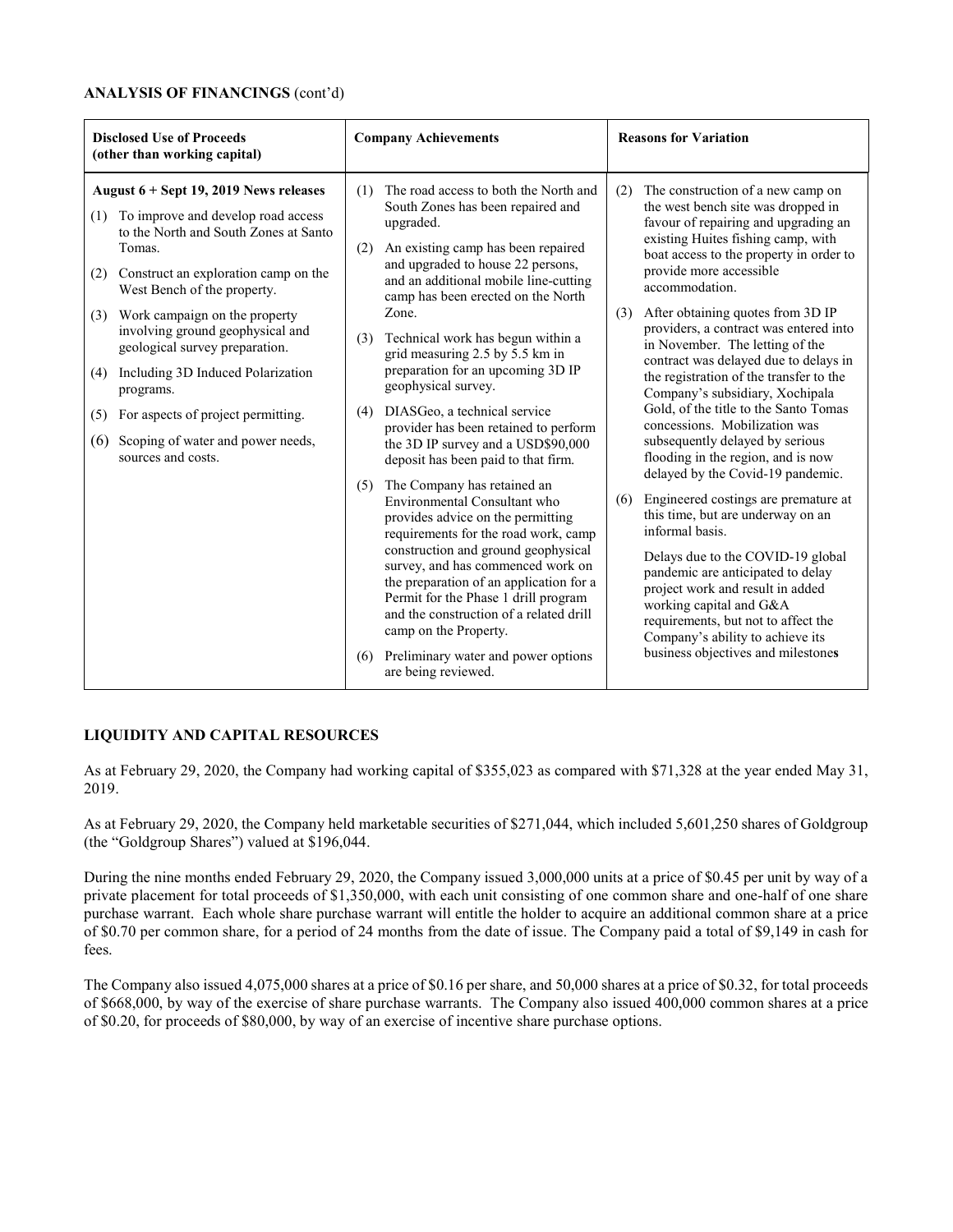# LIQUIDITY AND CAPITAL RESOURCES (cont'd)

Subsequent to February 29, 2020, the Company issued 39,800,000 common shares by way of consideration on the exercise of the Altamura Option and issued 2,500,000 units at a price of \$0.30 per unit by way of a private placement for total proceeds of \$750,000, with each unit consisting of one common share and one-half of one share purchase warrant. Each whole share purchase warrant will entitle the holder to acquire an additional common share at a price of \$0.42 per common share, for a period of 24 months from the date of issue. The exercise period for the warrants may be accelerated to 30 days if, at any time after the first four months of the warrant exercise period, the volume-weighted trading average of the Company's shares exceeds \$0.60 over twenty consecutive trading days. The Company also issued 24,800 finder's fee warrants in relation to the private placement, with each such warrant having the same terms and conditions as the warrants issued by way of the private placement.

# **OUTLOOK**

The Company has as its main assets its interests in the Santo Tomas Properties, the Xochipala Property, and 5,601,250 shares of Goldgroup.

The Company also holds the Production Royalty, which is contingent upon the number of ounces of gold produced at Cerro Prieto and upon the monthly average price of gold being above US\$1,250 per ounce in the month the gold is produced. There is no certainty that the Company will receive any further Production Royalty payments.

The Company also holds 375,000 common shares, at a cost of \$75,000, in a private British Columbia company ("BC Co."), which provides satellite based, geological services to the mining and other industries, which are able to identify, model and monitor subsurface geological structures. The Company and BC Co. have a common director.

# OFF BALANCE SHEET ARRANGEMENTS

The Company currently has no off-balance sheet arrangements that would potentially affect current or future operations, or the financial condition of the Company.

# TRANSACTIONS WITH RELATED PARTIES

During the nine months ended February 28, 2020, the Company entered into transactions with related parties as follows:

- (a) paid or accrued management and directors fees totalling \$136,250 to a company controlled by Craig Dalziel, President and CEO of the Company, for management and other services, and to Mr. Dalziel directly for Mr. Dalziel's services as director of the Company;
- (b) paid or accrued professional and consulting fees totalling \$99,000 to David Rose, Corporate Secretary of the Company, for legal and management consulting services provided to the Company;
- (c) paid or accrued consulting and directors fees totalling \$32,750 to a company controlled by Steve Vanry, Chief Financial Officer of the Company, and to Mr. Vanry directly, for his services as Chief Financial Officer and director;
- (d) paid or accrued directors fees totalling \$6,750 to Robert Friesen for Mr. Friesen's services as a director;
- (e) paid or accrued directors fees totalling \$6,250 to Stephen Leahy for Mr. Leahy's services as a director; and
- (f) paid or accrued management fees totalling \$1,500 to a company controlled by Ian Graham, a director of the Company, and recorded share-based payments of \$2,947 to Ian Graham.

As at February 29, 2020, \$283,204 was owing to officers and directors for directors, management, consulting, legal and accounting fees. These charges were measured by the exchange amount, which is the amount agreed upon by the related parties. The amounts owing are unsecured, non-interest bearing and have no fixed repayment terms. The above transactions were incurred in the normal course of operations and are recorded at the exchange amount, being the amount agreed upon by the transacting parties.

During the nine months ended February 29, 2020, prior to its acquisition by the Company, the Company advanced \$262,631, accrued interest of \$70,197, and received \$76,355 for total outstanding Advances of \$937,069, to Altamura, which was related by virtue of David Rose and a private company owned by the spouse of Craig Dalziel collectively having significant influence in Altamura.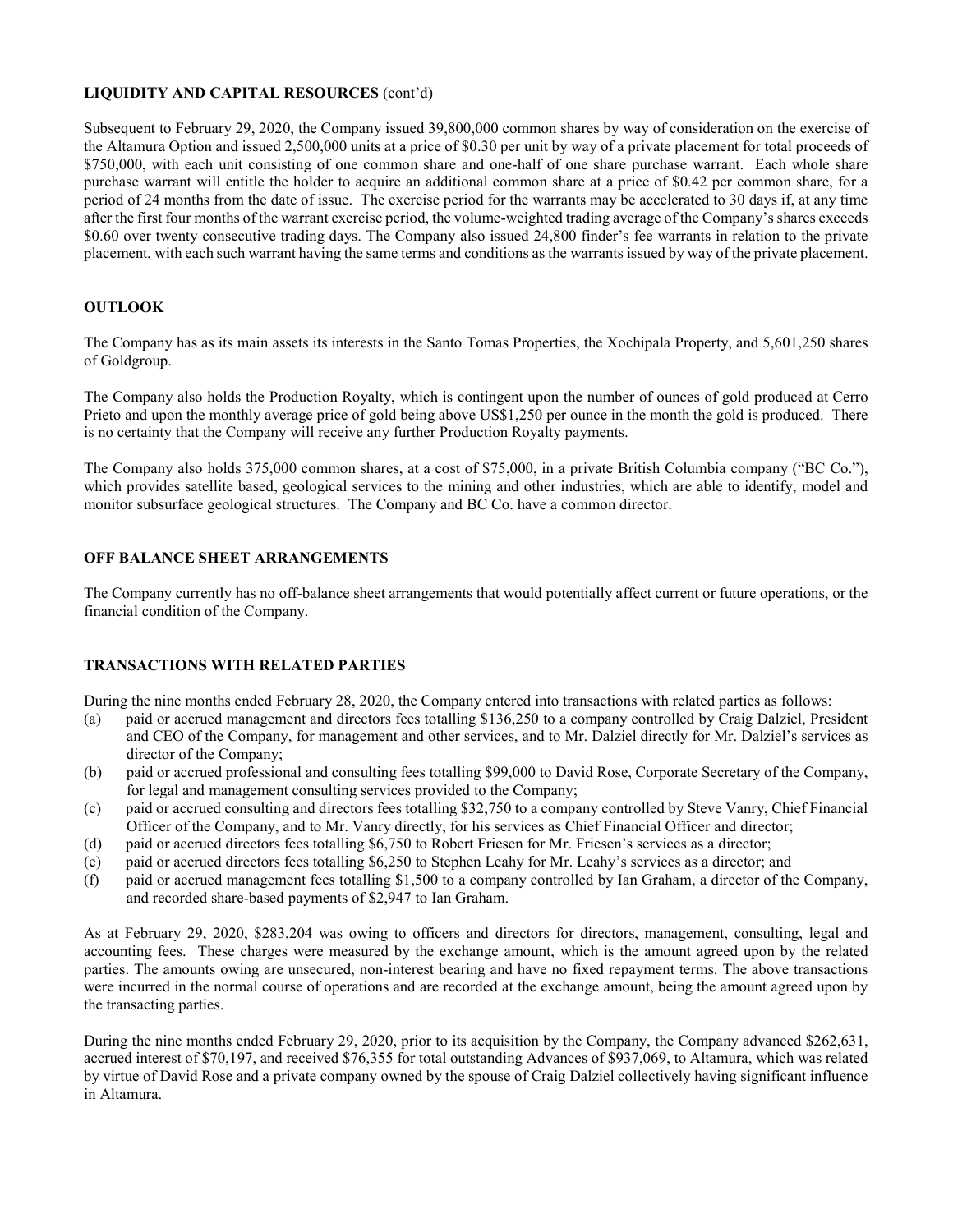### CONTRACTUAL OBLIGATIONS

The Company has no material capital lease agreements and no material long term obligations other than those described above or in the description of mineral properties.

### RISKS AND UNCERTAINTIES

The Company is in the mineral exploration and development business and, as such, is exposed to a number of risks and uncertainties that are not uncommon to other companies in the same business. Some of the possible risks include the following:

- (a) The industry is capital intensive and subject to fluctuations in metal prices, market sentiment, foreign exchange and interest rates. The recovery of the Company's investment in resource properties and the attainment of profitable operations is dependent upon the discovery and development of economic ore reserves and the ability to arrange sufficient financing to bring the ore reserves into production.
- (b) The only sources of future funds for further acquisitions and exploration programs, or if such exploration programs are successful, the development of economic ore bodies and commencement of commercial production thereon, which are presently available to the Company are the Goldgroup Transaction Consideration and the sale of equity capital or the offering by the Company of an interest in its properties to be earned by another interested party to carry out further exploration or development.
- (c) Any future equity financings by the Company for the purpose of raising additional capital may result in substantial dilution to the holdings of existing shareholders.
- (d) The Company's capital resources are largely determined by the strength of the resource markets and the status of the Company's projects in relation to these markets, and its ability to compete for investor support of its projects.
- (e) The prices of metals greatly affect the value of and the potential value of its properties. This, in turn greatly affects its ability to raise equity capital, negotiate option agreements and form joint ventures;
- (f) The Company must comply with health, safety, and environmental regulations governing air and water quality and land disturbances and provide for mine reclamation and closure costs. The Company's permission to operate could be withdrawn temporarily where there is evidence of serious breaches of such regulations, or even permanently in the case of extreme breaches. Significant liabilities could be imposed on the Company for damages, clean-up costs or penalties in the event of certain discharges into the environment, environmental damage caused by previous owners of acquired properties or noncompliance with environmental laws or regulations.
- (g) The operations of the Company will require various licenses and permits from various governmental authorities. There is no assurance that the Company will be successful in obtaining the necessary licenses and permits to continue exploration and development activities in the future.
- (h) Although the Company has taken steps to verify title to mineral properties in which it has an interest, these procedures do not guarantee the Company's title. Such properties may be subject to prior agreements or transfers and title may be affected by such undetected defects.

Should one or more of these risks and uncertainties materialize, or should underlying assumptions prove incorrect, then actual results may vary materially from those described on any forward looking statement.

The development and exploration activities of the Company are subject to various laws governing exploration, development, and labour standards which may affect the operations of the Company as these laws and regulations set various standards regulating certain aspects of health and environmental quality. They provide for penalties and other liabilities for the violation of such standards and establish, in certain circumstances, obligations to rehabilitate current and former facilities and locations where operations are or were conducted.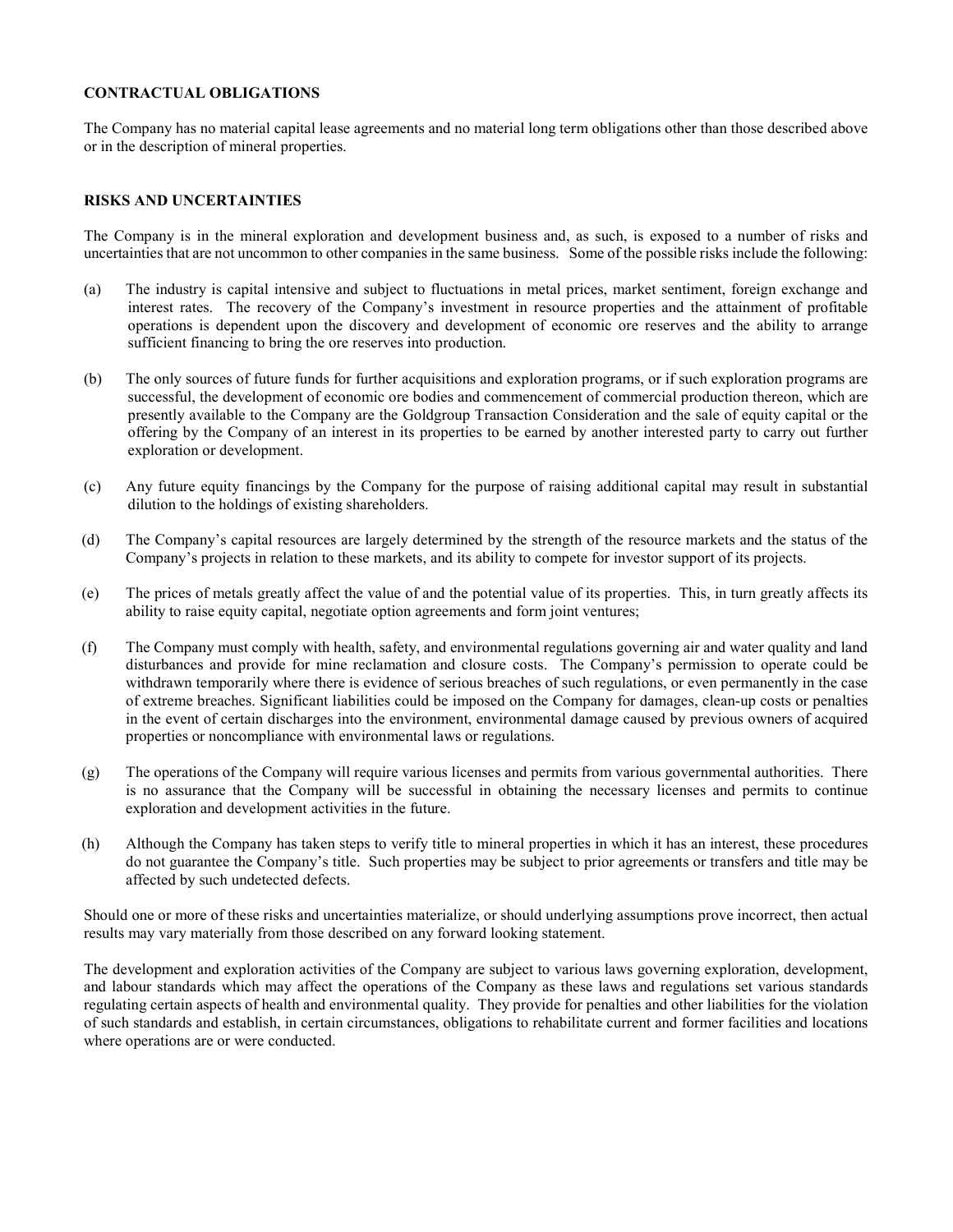### CRITICAL ACCOUNTING ESTIMATES

The preparation of the condensed interim consolidated financial statements requires the Company to make estimates and assumptions concerning the future. The Company's management reviews these estimates and underlying assumptions on an ongoing basis, based on experience and other factors, including expectations of future events that are believed to be reasonable under the circumstances. Revisions to estimates are adjusted for prospectively in the period in which the estimates are revised.

Critical accounting estimates are estimates and assumptions made by management that may result in a material adjustment to the carrying amount of assets and liabilities within the next financial year and are, but are not limited to, the following:

Share-based payment - The fair value of stock options issued are subject to the limitation of the Black-Scholes option pricing model which incorporates market data and which involves uncertainty and subjectivity in estimates used by management in the assumptions. Changes in the input assumptions can materially affect the fair value estimate of stock options.

Valuation of marketable securities - The Company evaluates, among other factors, the duration and extent to which the fair value of an investment is less than its cost; and the financial health of, and near term business outlook for, the investee, including factors such as industry and sector performance, changes in technology, and operational and financing cash flow.

The carrying value and the recoverability of exploration and evaluation assets - Management has determined that exploration, evaluation and related costs incurred, which were capitalized may have future economic benefits and may be economically recoverable. Management uses several criteria in its assessments of economic recoverability and probability of future economic benefits including geologic and other technical information, history of conversion of mineral deposits with similar characteristics to its own properties to proven and probable mineral reserves, scoping and feasibility studies, accessible facilities and existing permits.

Valuation of production royalty - The Company is entitled to royalty income as disclosed in Note 5 of the condensed interim consolidated financial statements. The Company has estimated the value of the production royalty to be \$Nil due to lack of certainty of future ongoing production and values.

# CHANGES IN ACCOUNTING POLICIES

#### New accounting policies adopted

The following standards and amendments to existing standards have been adopted by the Company effective June 1, 2019:

# IFRS 16, Leases

This standard sets out the principles for recognition, measurement, presentation, and disclosure of leases including guidance for both parties to a contract, the lessee and the lessor. It eliminates the classification of leases as either operating or finance leases as is required by IAS 17 and instead introduces a single lessee accounting model. There was no impact on the condensed interim consolidated financial statements as a result of adopting this standard.

# FINANCIAL INSTRUMENT RISK AND CAPITAL MANAGEMENT

The Company's objectives when managing capital are to identify, pursue and complete the exploration and development of mineral properties, to maintain financial strength, to protect its ability to meet its on-going liabilities, to continue as a going concern, to maintain creditworthiness and to maximize returns for shareholders over the long term. The Company does not have any externally imposed capital requirements to which it is subject. Capital of the Company comprises of shareholders' equity. There has been no significant change in the Company's objectives, policies and processes for managing its capital during the nine months ended February 29, 2020.

The Company manages the capital structure and makes adjustments to it in light of changes in economic conditions and the risk characteristics of the underlying assets. To maintain or adjust the capital structure, the Company may attempt to issue new shares. The Company's investment policy is to invest its cash in financial instruments in high credit quality financial institutions with terms to maturity selected with regards to the expected timing of expenditures from continuing operations.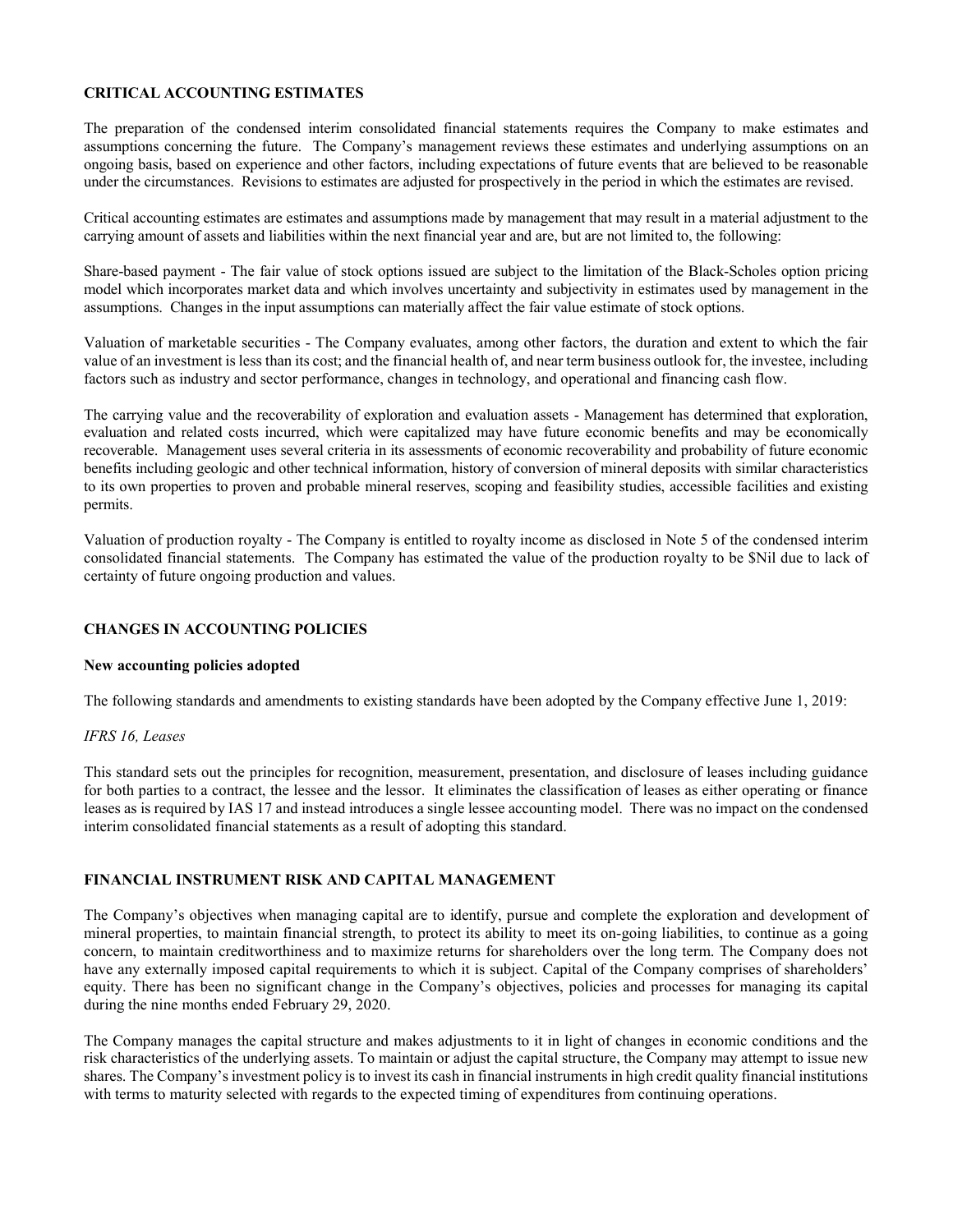# FINANCIAL INSTRUMENT RISK AND CAPITAL MANAGEMENT (cont'd)

### Fair value hierarchy

The Company's financial instruments recorded at fair value require disclosure about how the fair value was determined based on significant levels of inputs described in the following hierarchy:

Level 1 - Quoted prices are available in active markets for identical assets or liabilities as of the reporting date. Active markets are those in which transactions occur in sufficient frequency and value to provide pricing information on an ongoing basis.

Level 2 - Pricing inputs are other than quoted prices in active markets included in level 1. Prices in level 2 are either directly or indirectly observable as of the reporting date. Level 2 valuations are based on inputs including quoted forward prices for commodities, time value and volatility factors, which can be substantially observed or corroborated in the market place.

Level 3 - Valuations in this level are those with inputs for the asset or liability that are not based on observable market data.

### Management of Industry Risk

The Company is engaged in mineral exploration and manages related industry risk issues directly. The Company may be at risk for environmental issues and fluctuations in commodity pricing as well as changes in foreign government policy. Management is not aware of and does not anticipate any significant environmental remediation costs or liabilities in respect of its current operations; however, it is not possible to be certain that all aspects of environmental issues affecting the Company, if any, have been fully determined or resolved.

### Management of Financial Risk

The carrying value of cash, receivables, and trade payables and accrued liabilities approximated their fair value because of the short-term nature of these instruments. Cash is measured at a level 1 of the fair value hierarchy. The Goldgroup and Pub Co. shares recorded in marketable securities are measured at a level 1 of the fair value hierarchy and the BC Co. shares recorded in marketable securities are measured using level 3 of the fair value hierarchy. Investments classified within level 3 have significant unobservable inputs. As observable prices are not available for these securities, the Company has used valuation techniques to derive the fair value. The investments are based on cost at time of acquisition.

The Company's financial instruments are exposed to certain financial risks, which include credit risk, liquidity risk, and market risk.

# Credit Risk

Credit risk is the risk that one party to a financial instrument will fail to discharge an obligation and cause the other party to incur a financial loss. The Company's primary exposure to credit risk is on its bank accounts. The bank accounts are mainly held with a major Canadian bank and this minimizes the risk to the Company.

#### Liquidity Risk

Liquidity risk is the risk that the Company will not have sufficient funds to meet its financial obligations when they are due. The Company manages liquidity risk through the management of its capital structure and financial leverage as outlined above.

The Company monitors its ability to meet its short-term expenditures by raising additional funds through share issuance when required. All of the Company's financial liabilities have contractual maturities of 30 days or due on demand and are subject to normal trade terms. The Company is exposed to liquidity risk.

#### Foreign Exchange Risk

The Company's property interests in Mexico make it subject to foreign currency fluctuations, which may adversely affect the Company's financial position, results of operations and cash flows. The Company is affected by changes in exchange rates between the Canadian dollar and foreign currencies. The Company does not invest in derivatives to mitigate these risks. The effect of a 1% change in the foreign exchange rate on the cash held in foreign currencies at February 29, 2020 is nominal.